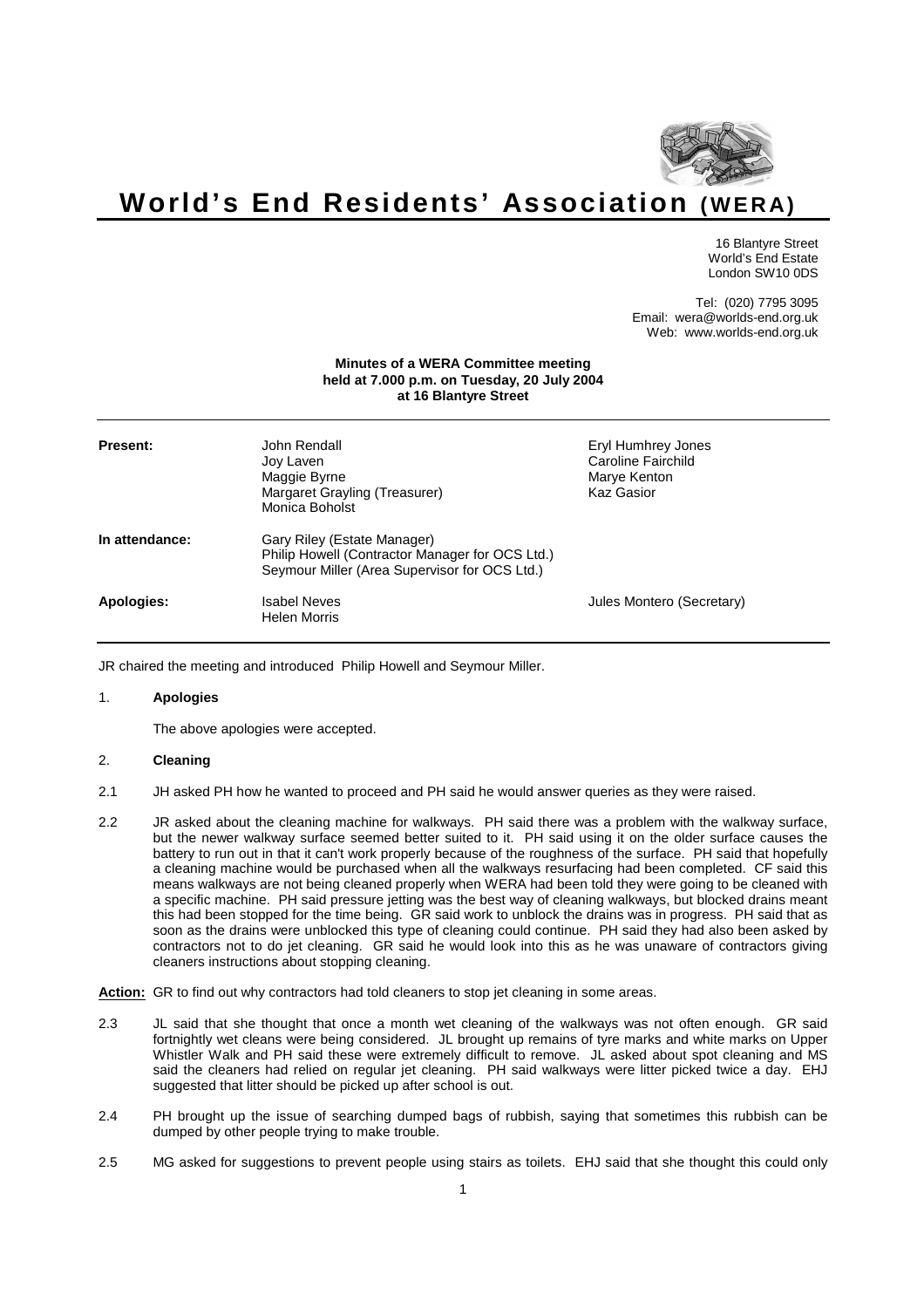be achieved by either preventing access, catching them in the act or catching them on camera.

- 2.6 PH told the meeting that stairwell windows are supposed to be cleaned quarterly but this had not happened. He said that Alasdair Manson had asked PH to get a price for this cleaning as a one off, then after that the windows would be cleaned regularly. JL asked why money should be spent on a job that should have been done as part of the cleaning contract. JR told the meeting that he believed a quote was due for abseiling points to be fixed. PH said he would look into this. PH said costing would be for cleaning all inside and up to the second floor outside and painting the window sills. PH said fire door glass panes are cleaned quarterly but entry doors are cleaned more regularly. EHJ said that some of these panes of glass in the entry doors appeared never to have been cleaned.
- 2.7 JR told the meeting that between 6 and 9 last Friday night, nail polish was spilled in the new lift in Berenger Tower and that attempts to clean this had caused damage to surface. PH said they tried lots of different ways to clean this. PH was asked why he didn't try and identify what exactly had been spilled before attempting to remove it. JR suggested asking lift contractor for advice about how this damage could be repaired. MG said the cleaners should have known not to damage the surface because of their experience with the previous lift surfaces.
- 2.8 MG brought up the matter of the dirty floors in the new lifts. PH said the cleaning instructions leaflet given to them did not appear to work. PH said he was told not to bother too much as the flooring was going to be changed. PH and SM agreed that the floor seemed porous when it shouldn't be. PH said that it did not appear to be sealed. He said sealing would prevent dirt becoming ingrained.
- 2.9 JL brought up the cleaning of lift lobbies saying only cold, dirty water and a mop is used which just wets the floor, and that no actual cleaning takes place. PH said that the cleaning products used are designed to work with cold water. GR told PH that clean water needs to be used. JL said the floors need scouring or some abrasive should be used, i.e. a stiff broom to scrub the floor. PH said he would take this on board.
- 2.10 MK told the meeting that some contractors (some of them private contractors) are leaving a mess. PH said they should clean up after themselves, but often his staff were left to do this. JR suggested that PH be told about contractors on site so he would be aware of any possible mess. This was thought to be a very difficult system to institute as GR and the concierge office were often not aware of which contractors were on site.
- 2.11 It was also suggested that the lift runners need cleaning properly. PH said they were aware of this. MK brought up the fact that lift covers should be used. These covers can be obtained from the concierge office. MG mentioned that residents probably don't know about this and it was suggested that this information be included in the next WERA newsletter. MG also mentioned dirt was building up in corners of the new lifts. MK asked about no smoking signs, but PH and SM said they thought this would have no effect. GR said the decision on signs had not yet been made. MK said she feels strongly that a sign would help, although GR disagreed.
- 2.12 MG suggested that it was necessary to find a way to educate people about their dirty behaviour and asked for suggestions. PH mentioned zoning as a possible way forward and said that OCS would support this idea. JR briefly explained about the problems surrounding possible zoning and GR said this was still being considered and discussed. (GR also stated that WERA would soon be receiving further information regarding zoning.) GR said he believed that action was the only way, i.e. interviewing parents of the children responsible.
- 2.13 EHJ asked if cleaners reported to their managers any anti-social behaviour incidents they may witness and was told that they do. EHJ suggested that these incidents should be reported to GR so that he could try to identify who the offenders are. MG said that GR's work is very much appreciated with regard to taking action against anti-social behaviour.
- 2.14 JR thanked PH and SM for coming and said he hoped they would not lose enthusiasm. PH said he finds the area very challenging and wants to progress matters. PH thanked WERA for inviting him as he wants to resolve any matters of concern and said that he found the meeting very positive.

PH and SM then left the meeting.

#### 3. **Minutes of Previous Meeting**

- 3.1 Action point 2.4 GR told the meeting that Upper Whistler Walk would be re-coloured and repaired at the end of the walkway contract (probably before the end of the year).
- 3.2 Action point 3.1 (2.3) GR said he was still trying to arrange for the repairs contractor to attend a WERA meeting.

**Action:** GR to arrange for repairs contractor to attend a WERA meeting.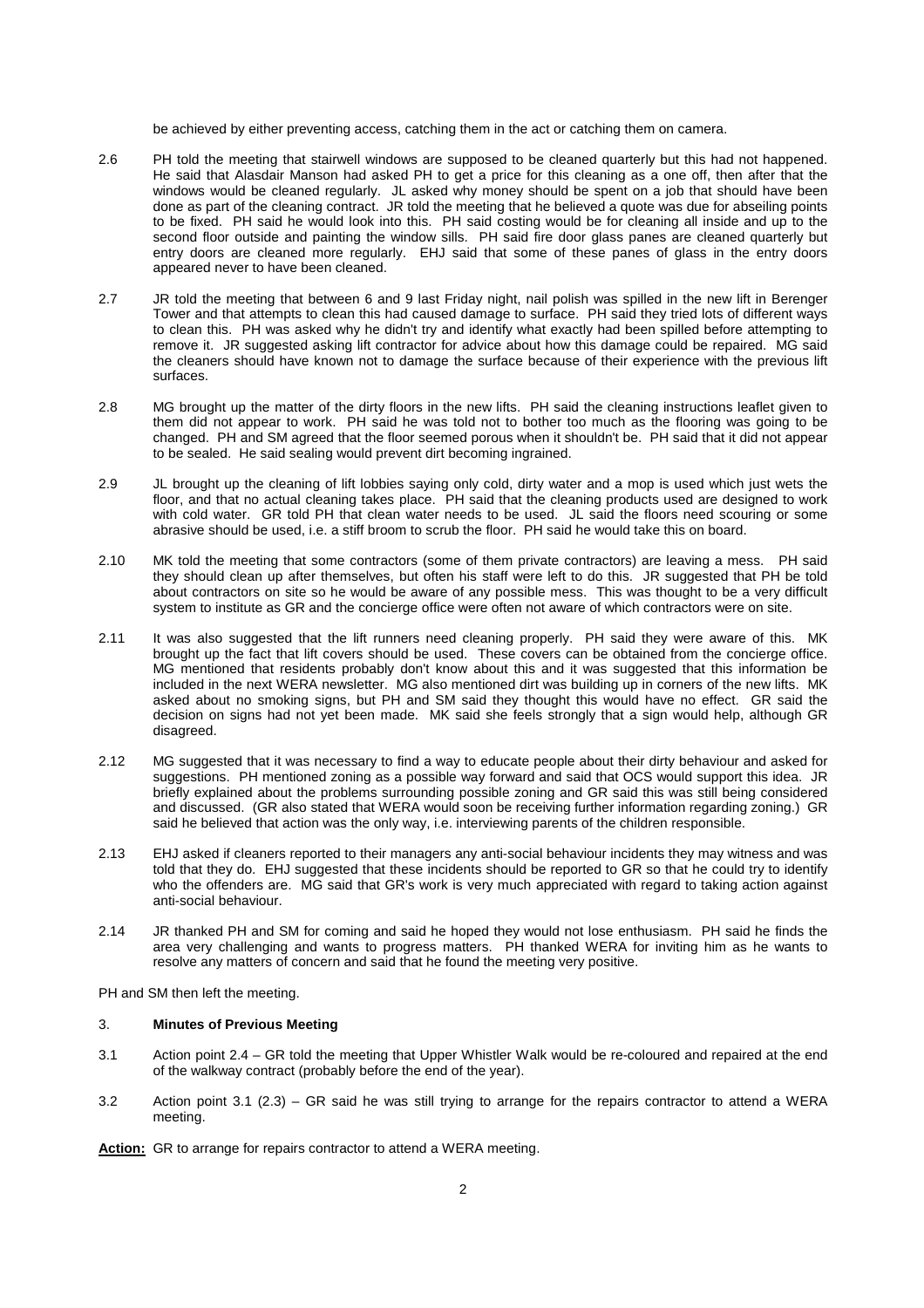3.3 Action point 3.1 (3.3) – EHJ said that despite her saying that WERA was in favour of an ankle rail, Terry Guppy was not receptive to this proposal. TG had suggested putting up a different type of railing. GR said the choice of railing was up to the TMO and that GR would try to progress this matter.

**Action:** GR to find out which railing the TMO would agree to.

3.4 MG asked EHJ about garden re-planting. EHJ said this meeting had taken place and emailed notes were available in the Post In Tray. GR said that after the turfing had been in place for a month, the planting to begin.

The rest of item 3 was deferred until later in the meeting.

### 4. **Meetings Attended**

- 4.1 Major Works Site Meetings
	- (a) See above paragraph 3.4 regarding garden/planting meeting.
	- (b) There were no other site meetings.

### 4.2 West Chelsea Initiative

MG said she had attended this meeting and that a working group has been set up. MG said that the West Chelsea Initiative support the regeneration of the piazza area. Two walkabouts had been proposed and one had already taken place last Thursday. This walkabout looked at lighting and general street furniture and where improvements could be made. MG said the next walkabout was to focus on the piazza and that Mark Conyer would be attending.

GR said he had attended a follow up meeting regarding the West Chelsea Initiative and said it seemed very positive.

### 5. **Meetings to be Attended**

# 5.1 Lifts Site Meeting

JR said that this is due to take place on 22 July. MG and MK said they would attend this meeting. JR told the meeting that the current phase was ahead of schedule and contractors were hoping to move onto next phase. GR said this proposal had been rejected as certain details have to be finalised/resolved first.

# 5.2 Walkways Site Meeting

JR told the meeting that this is due to take place on 29 July. MG said she would attend this and JR said he would try to attend. The following points were asked to be brought up at the meeting: (a) JL asked that the contractors be asked that the noticeboards put up by them be made good. (b) CF complained that a fire door had been nailed shut by contractors working near door. Although CF was assured the door would be un-nailed, one piece of wood with a nail in it had been left in place. MG told the meeting that this had happened before, i.e. fire door being sealed shut.

**Action:** GR to try to ensure sealing of fire doors does not recur.

#### 6. **Residents Issues**

- 6.1 CF raised the problem of pigeons nesting on the 4th floor walkway roof outside her windows and on her balcony. CF said that the hawk flying had been stopped. GR said Gordon Perry had made the decision about stopping control of pigeons and said that he would forward GP's email to WERA. GR said he agreed that World's End Estate did need help regarding its pigeon problems but that he could do nothing about this. GR said complaints should be forwarded to Phil McWalter.
- 6.2 GR said the planned surveillance did not take place as planned last weekend (in fact no disturbances had taken place), but would take place this coming weekend. MG told the meeting that she thought the lights in the garden should have been fixed for this, but GR said it would be OK even though some of the lights are not working properly. MG said one had been repaired. GR said this is being looked into and should be repaired over the next fortnight.
- **Action:** GR to progress repair of garden lights.
- 6.3 MG also told the meeting that some resident's telephones were out of order and GR said BT had been on site repairing the lines.